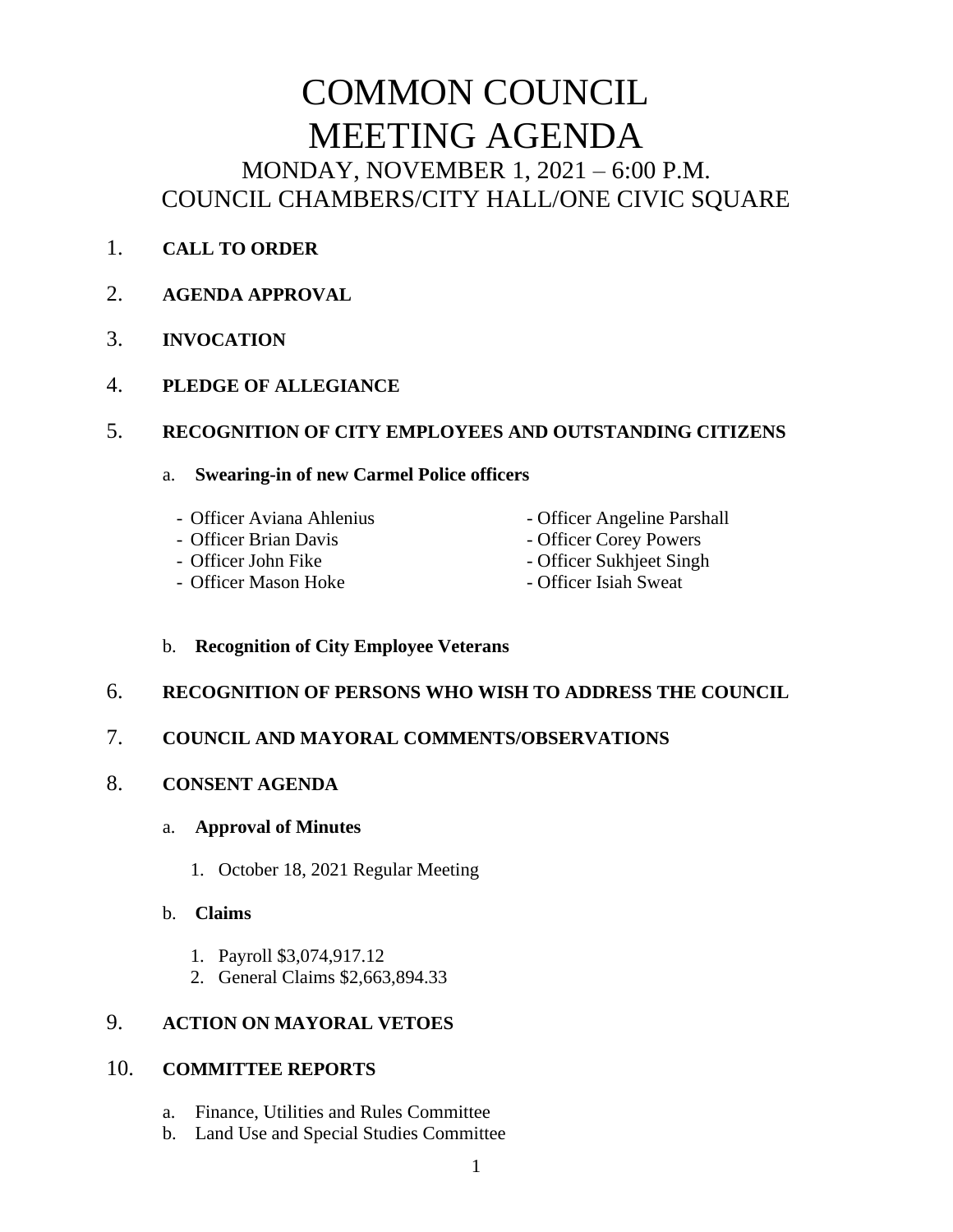c. All reports designated by the Chair to qualify for placement under this category.

# 11. **OTHER REPORTS – (at the first meeting of the month specified below):**

#### a. **Carmel Redevelopment Commission (Monthly)**

- b. Carmel Historic Preservation Commission (Quarterly January, April, July, October)
- c. Audit Committee (Bi-annual May, October)
- d. Redevelopment Authority (Bi-annual April, October)
- e. **Carmel Cable and Telecommunications Commission (Bi-annual – April, October)**
- f. Economic Development Commission (Bi-annual February, August)
- g. Library Board (Annual February)
- h. Ethics Board (Annual February)
- i. Public Art Committee (Annual August)
- j. Parks Department (Quarterly February, May, August, November)
- k. **Presentation on the Bleeding Control Kit Program**
- l. All reports designated by the Chair to qualify for placement under this category.

# 12. **OLD BUSINESS**

a. **Second Reading of Ordinance D-2601-21**; An Ordinance of the Common Council of the City of Carmel, Indiana, Amending Ordinances D-2234-15 and D-2366-17 in Connection with the Proscenium I Project; Sponsor: Councilor Worrell. **Sent to the Land Use and Special Studies Committee (11/1/21 Meeting Date).**

## **Synopsis:**

Ordinance amends the Council's previous approvals of the City's economic development revenue bonds for the Proscenium I Project by increasing the maximum authorized principal amount of bonds to be issued for the project from \$12,500,000 to \$17,000,000.

b. **Second Reading of Ordinance D-2605-21**; An Ordinance of the Common Council of the City of Carmel, Indiana, Adding Section 3-48 to Chapter 3, Article 1, Division II of the Carmel City Code; Sponsor(s): Councilor(s) Finkam and Campbell. **Remains in the Finance, Utilities and Rules Committee.**

## **Synopsis:**

Establishes a procedure for removing a Common Council member pursuant to Indiana Code §36-4-6-6.

## 13. **PUBLIC HEARINGS**

a. **First Reading of Ordinance D-2604-21**; An Ordinance of the Common Council of the City of Carmel, Indiana, Authorizing and Approving an Appropriation of Funds from the ARP Coronavirus Local Fiscal Recovery Fund (Fund #176); Sponsor: Councilor Worrell.

## **Synopsis:**

Appropriates funds in the ARP Coronavirus Local Fiscal Recovery Fund for Carmel-Clay Parks and Recreation employee premium pay pursuant to the ARP Plan adopted by the Common Council.